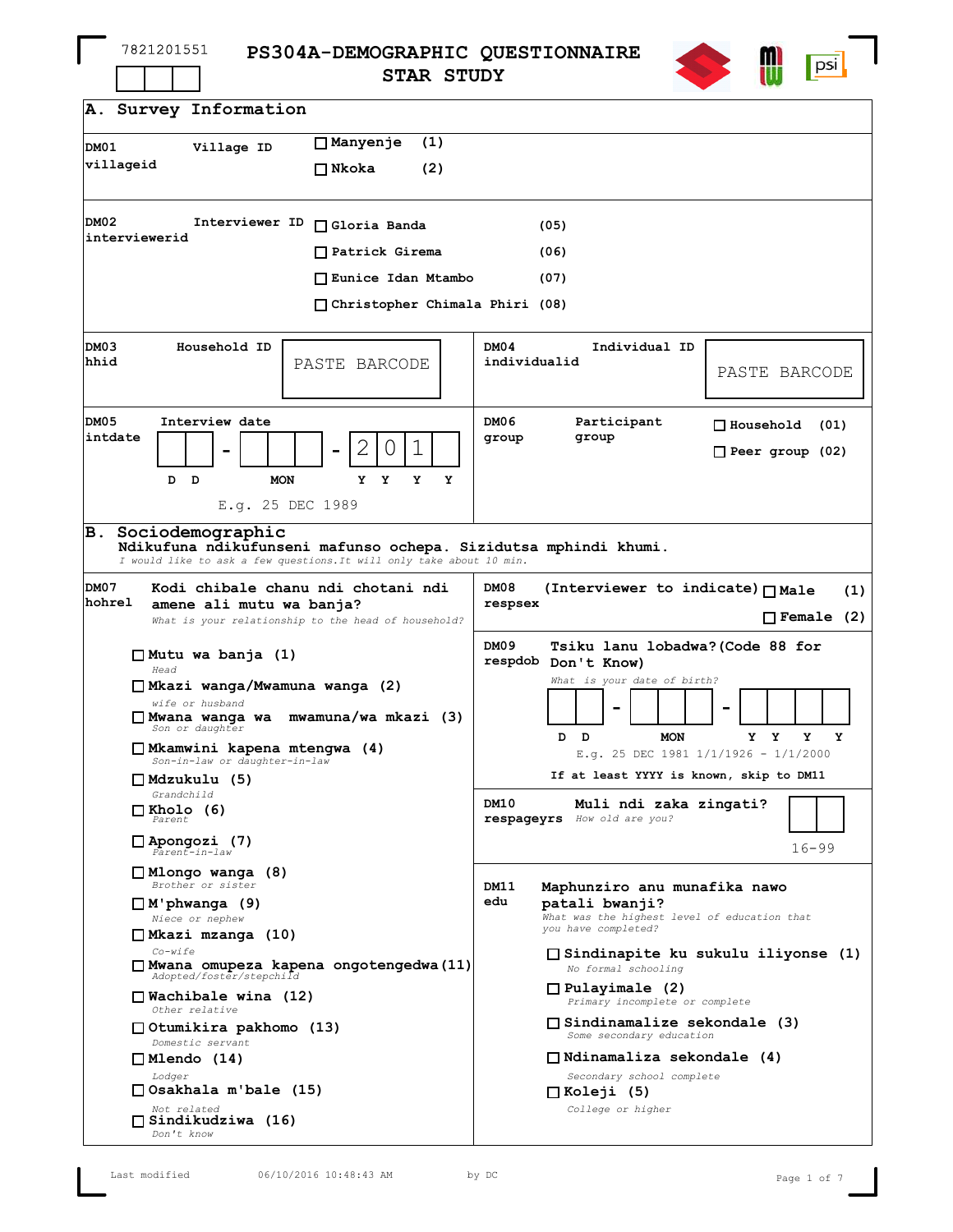| DM12               |   | Kodi mumatha kuwerenga nyuzi pepala kapena kalata?                                                                                                                                                                     |                            |     |
|--------------------|---|------------------------------------------------------------------------------------------------------------------------------------------------------------------------------------------------------------------------|----------------------------|-----|
| literate           |   | Can you read a newspaper or letter?                                                                                                                                                                                    | $\Box$ Yes (1)             |     |
|                    |   |                                                                                                                                                                                                                        | ∐ No                       | (2) |
| DM13<br>salary     |   | Kodi malipiro anu ndiokhazikika? Pamalipiro okhazikika<br>ndikutanthauza ndalama zomwe mumalipidwa ndi okulembani ntchito<br>tsiku ndi tsiku, pasabata, kapena pamwezi mumiyezi iwiri yapitayi<br>kapena kuposera apo? | $\Box$ Yes (1)<br>∐ No     | (2) |
|                    |   | Do you receive a regular salary? By regular salary, I mean money that is paid by the employer<br>daily, weekly, or monthly during the last two months or longer?                                                       |                            |     |
| DM14<br>srhealth   |   | Kodi nthanzi lanu mumaliwona bwanji?<br>How do you rate your general health?                                                                                                                                           |                            |     |
|                    |   | $\Box$ Lili bwino kwambiri (1)<br>Very good<br>$\Box$ Lili bwino (2)                                                                                                                                                   |                            |     |
|                    |   | Good<br>$\Box$ Lili bwino pang'ono (3)<br><i>Fair</i>                                                                                                                                                                  |                            |     |
|                    |   | $\Box$ Silili bwino (4)<br>Poor                                                                                                                                                                                        |                            |     |
| DM15<br>marital    |   | Kodi pakadali pano, umoyo wanu kumbali ya banja ndi wotani?<br>What is your marital status?                                                                                                                            |                            |     |
|                    |   | □ Wokwatira kapena mukukhala ngati banja (1)<br>Married or living as married                                                                                                                                           |                            |     |
|                    |   | □ Sanakwatire kapena kukwatirapo (2)<br>Never married                                                                                                                                                                  |                            |     |
|                    |   | □ Namfedwa/munasiyana/ukwati unatha (3)<br>Widowed/separated/divorced                                                                                                                                                  |                            |     |
| participants)      |   | C. Household assets and food security<br>(ONLY to be completed by either head of household or representative for household                                                                                             |                            |     |
| DM16<br>hhasset    |   | Pakhomo pano muli ndi: (Check that apply)<br>Does your household have                                                                                                                                                  |                            |     |
|                    | A | Maqesi<br>Electricity                                                                                                                                                                                                  | $\Box$ Yes<br>∐ No         |     |
|                    | в | Wailesi<br>Radio                                                                                                                                                                                                       | $\Box$ Yes<br>∐ No         |     |
|                    | с | T.V/Kanema yogwira ntchito<br>Working television                                                                                                                                                                       | $\Box$ Yes                 |     |
|                    |   |                                                                                                                                                                                                                        | □ No                       |     |
|                    | D | Lamnya wa mmanja<br>Mobile phone                                                                                                                                                                                       | $\Box$ Yes                 |     |
|                    |   |                                                                                                                                                                                                                        | $\square$ No               |     |
|                    | Е | Lamnya wapakhomo<br>Telephone (landline)                                                                                                                                                                               | $\Box$ Yes                 |     |
|                    |   |                                                                                                                                                                                                                        | $\square$ No               |     |
|                    | F | Fuligi<br>Refrigerator                                                                                                                                                                                                 | $\Box$ Yes<br>$\square$ No |     |
|                    | G | Kama ndi matilesi                                                                                                                                                                                                      | $\Box$ Yes                 |     |
|                    |   | Bed with mattress                                                                                                                                                                                                      | $\square$ No               |     |
|                    | н | Galimoto kapena njika ya moto yogwira ntchito.                                                                                                                                                                         | $\Box$ Yes                 |     |
|                    |   | Working automobile or motocycle                                                                                                                                                                                        | □ No                       |     |
| DM17<br>hfiunceryn |   | Pa masabata anayi apitawa, mwakhalako ndi nkhawa yoti<br>chakudya pakhomo panu pano ndi chosakwanira?                                                                                                                  | $\Box$ Yes (1)             |     |
|                    |   | In the past four weeks, did you worry that your household would not have<br>enough food?                                                                                                                               | Π No                       | (2) |
|                    |   |                                                                                                                                                                                                                        | If no skip to DM19         |     |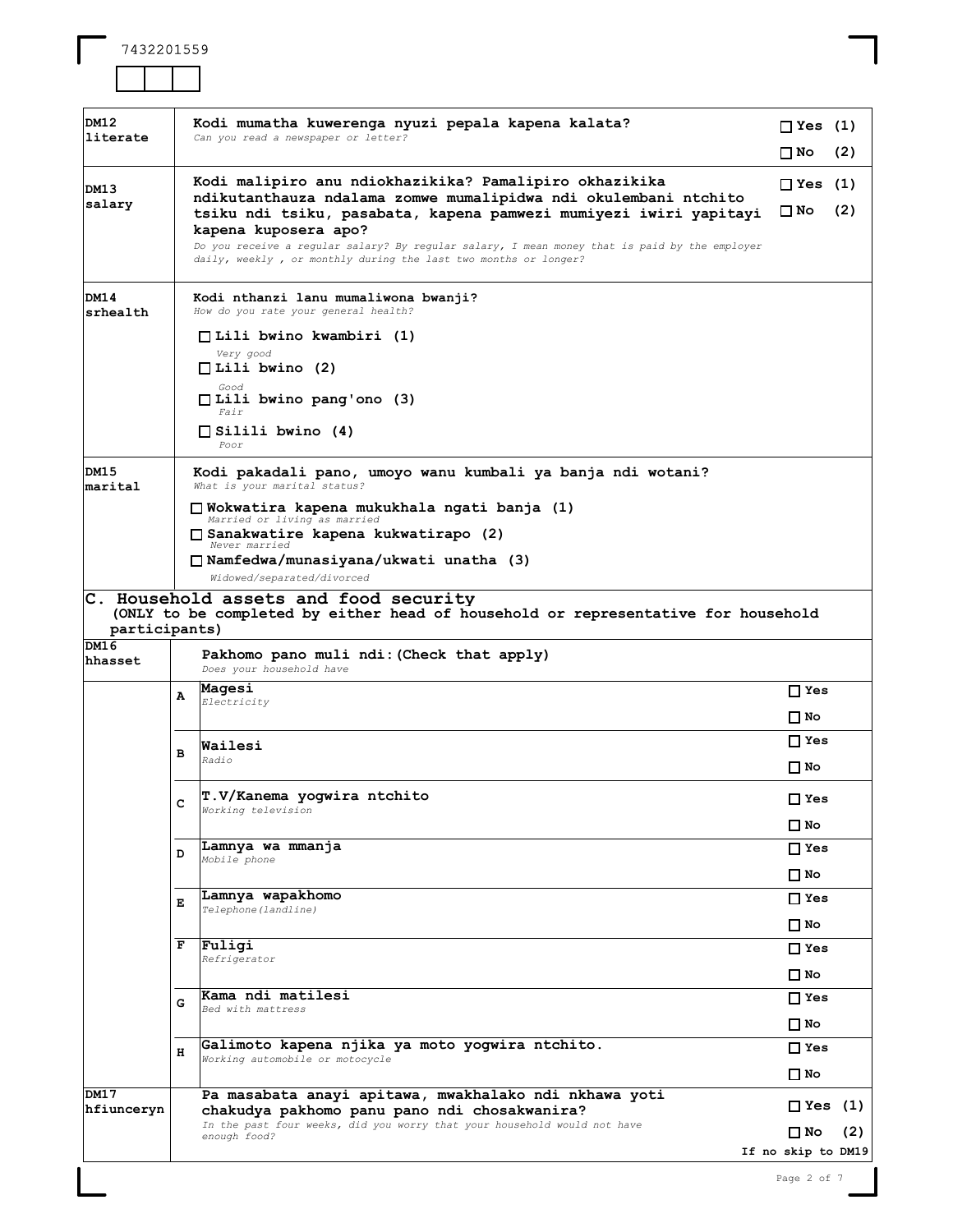6804201551

| DM18<br>hfiuncerfreq | Izi zachitika kowilikiza bwanji?<br>How often did this happen?                                                                                                                                                                                                                                   |                                       |
|----------------------|--------------------------------------------------------------------------------------------------------------------------------------------------------------------------------------------------------------------------------------------------------------------------------------------------|---------------------------------------|
|                      | □ Patali patali(kamodzi/kawiri pa masabata anayiwa)<br>(1)<br>Rarely (once or twice in the past four weeks)                                                                                                                                                                                      |                                       |
|                      | □ Nthawi zina(Katatu/kakhumi pa ma sabatawa)<br>(2)<br>Sometimes (3-10 times in past four weeks)                                                                                                                                                                                                 |                                       |
|                      | □ Pafupi pafupi(koposera ka khumi, pa masabata anayiwa) (3)<br>Often (more than 10times in past four weeks)                                                                                                                                                                                      |                                       |
| DM19<br>hfiqualiyn   | Pa masabata anayi apitawa, zachitikapo kuti, inuyo,<br>kapena aliyense wapakhomo panu akhale osadya zakudya<br>zimene amafuna, kamba kakusowekera?<br>In the past four weeks, were you or any household member not able to eat the kinds<br>of foods you preferred because of lack of resources? | $\Box$ Yes<br>∏ No<br>If no skip DM21 |
| DM20<br>hfiqualifreq | Izi zachitika kowilikiza bwanji?<br>How often did this happen?                                                                                                                                                                                                                                   |                                       |
|                      | □ Patalipatali(kamodzi/kawiri pa masabata anayiwa) (1)<br>Rarely (once or twice in the past four weeks)                                                                                                                                                                                          |                                       |
|                      | □ Nthawi zina(katatu/kakhumi pa masabatawa)<br>(2)                                                                                                                                                                                                                                               |                                       |
|                      | Sometimes (3-10 times in the past four weeks)<br>$\Box$ Pafupi pafupi(koposera ka khumi, pa masabata anayiwa) (3)<br>Often (more than 10 times in past four weeks)                                                                                                                               |                                       |
| DM21                 | Mu masabata anayi apitawa, zachitikapo kuti,                                                                                                                                                                                                                                                     | ⊟ Yes                                 |
| hfiquantyn           | inuyo, kapena aliyense wapakhomo pano aqone osadya<br>chifukwa chakuti pakhomo panu pano panalibe                                                                                                                                                                                                | ∏ No                                  |
|                      | chakudya chokwanira?                                                                                                                                                                                                                                                                             | If no skip to section D               |
|                      | In the past four weeks, did you or any other member of your household<br>sleep on an empty stomach because there was not enough food in your<br>household?                                                                                                                                       |                                       |
| DM22<br>hfiquantfreq | Izi zachitika mowilikiza bwanji?<br>How often did this happen?                                                                                                                                                                                                                                   |                                       |
|                      | □ Patalipatali(kamodzi/kawiri pa masabata anayiwa) (1)<br>Rarely (once or twice in the past four weeks)                                                                                                                                                                                          |                                       |
|                      | □ Nthawi zina(katatu/kakhumi pa masabatawa)<br>(2)<br>Sometimes (3-10 times in the past four weeks)                                                                                                                                                                                              |                                       |
|                      | $\Box$ Pafupi pafupi(koposera ka khumi, pa masabata anayiwa) (3)                                                                                                                                                                                                                                 |                                       |
|                      | Often (more than 10 times in past four weeks)                                                                                                                                                                                                                                                    |                                       |
| D. HIV testing       | (To be completed by all participants)                                                                                                                                                                                                                                                            |                                       |
|                      | Gawo lino ndikufuna kukufunsani mafunso okhudzana ndi m'mene munawonera<br>kuyezetsa kwanu HIV<br>Now I would like to ask you some questions about your experiences testing with HIV.                                                                                                            |                                       |
| DM23                 | Munayamba mwayezesapo HIV?                                                                                                                                                                                                                                                                       | $\square$ Yes                         |
| evertest             | Have you ever been tested for HIV?                                                                                                                                                                                                                                                               | ΠNo<br>If yes skip to DM27            |
|                      |                                                                                                                                                                                                                                                                                                  |                                       |
| DM24<br>thoughttest  | Munayamba mwaganizirako zoyezetsa HIV?<br>Have you ever thought about testing for HIV?                                                                                                                                                                                                           | $\square$ Yes                         |
|                      |                                                                                                                                                                                                                                                                                                  | ∐ No                                  |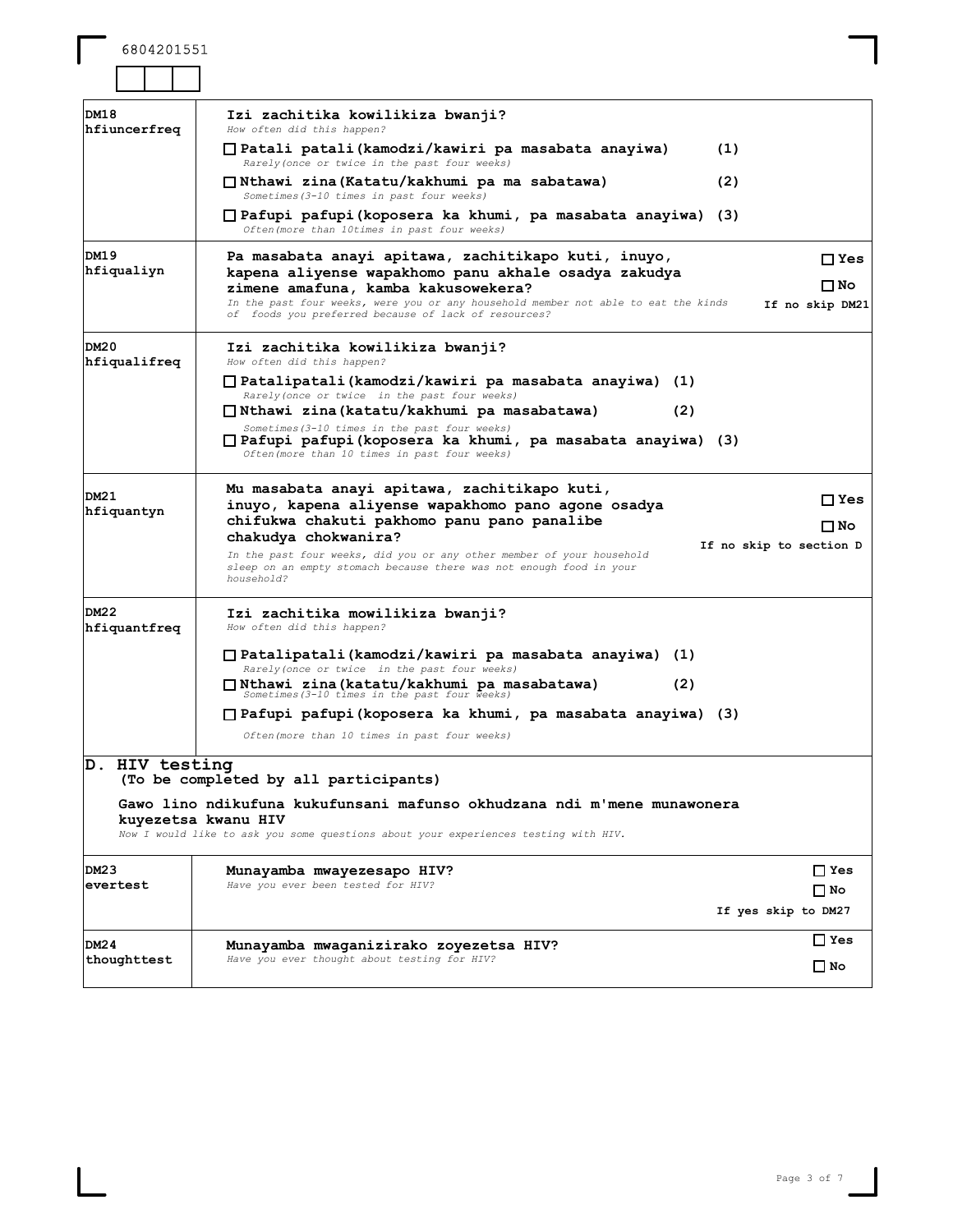

| DM25<br>whynottest X |    | Ndimfundo yiti yomwe ikufotokoza bwino chifukwa chomwe<br>simunayezetsebe HIV?<br>What best describes why you haven't tested for HIV? |               |
|----------------------|----|---------------------------------------------------------------------------------------------------------------------------------------|---------------|
|                      | Α  | Kusakhala pachiopsezo chokhala ndi HIV<br>Not at risk of being HIV positive                                                           | $\Box$ Yes    |
|                      |    |                                                                                                                                       | □ No          |
|                      |    | Sindikufuna kudziwa m'mene nthupi                                                                                                     | $\Box$ Yes    |
|                      | в  | mwanga mulili<br>Don't want to know my status                                                                                         | □ No          |
|                      | c  | Ndimaopa kupezeka ndi kachilombo<br>Afraid of testing positive                                                                        | $\Box$ Yes    |
|                      |    |                                                                                                                                       | □ No          |
|                      | D  | Ndimaopa kusalidwa pakutha pakuyezetsa kwanga HIV                                                                                     | $\square$ Yes |
|                      |    | Afraid of stigma and discrimination from testing for HIV                                                                              | $\square$ No  |
|                      | Е  | Bwenzi silimandiloleza kupita kokayezetsa                                                                                             | $\Box$ Yes    |
|                      |    | Partener won't let me test                                                                                                            | $\square$ No  |
|                      | F  | Abale ena sangandiloleze kuti ndikayezese Other<br>family won't let me test                                                           | $\square$ Yes |
|                      |    |                                                                                                                                       | □ No          |
|                      | G  | Ndilibe ndalama zokayezetsera                                                                                                         | $\square$ Yes |
|                      |    | Do not have money to test                                                                                                             | □ No          |
|                      | н  | Sindingapeze mpata wokaezesa chifukwa<br>cha ntchito                                                                                  | $\square$ Yes |
|                      |    | Cannot take time off work to test                                                                                                     | □ No          |
|                      | I. | Sichinthu choyenera kuchita pamsinkhu wanga/zaka zanga<br>Not a dignified thing to do at my age                                       | $\Box$ Yes    |
|                      |    |                                                                                                                                       | $\square$ No  |
|                      | J  | Zipatala sizimapeleka upangiri okwanira<br>kuphatikizapo kusakusungira chinsinsi                                                      | $\Box$ Yes    |
|                      |    | Health facilities offer poor quality services, including lack of<br>confidentiality                                                   | ΠNo           |
|                      | к  | Anthu achipatala sindimawakhulupilira<br>Do not trust health providers                                                                | $\square$ Yes |
|                      |    |                                                                                                                                       | ΠNo           |
|                      | Ŀ  | Sindikumva kudwala kulikonse<br>Do not feel sick enough                                                                               | $\Box$ Yes    |
|                      |    |                                                                                                                                       | □ No          |
|                      | м  | Chifukwa china chilichonse<br>Other reason                                                                                            | $\Box$ Yes    |
|                      |    |                                                                                                                                       | □ No          |
|                      |    |                                                                                                                                       |               |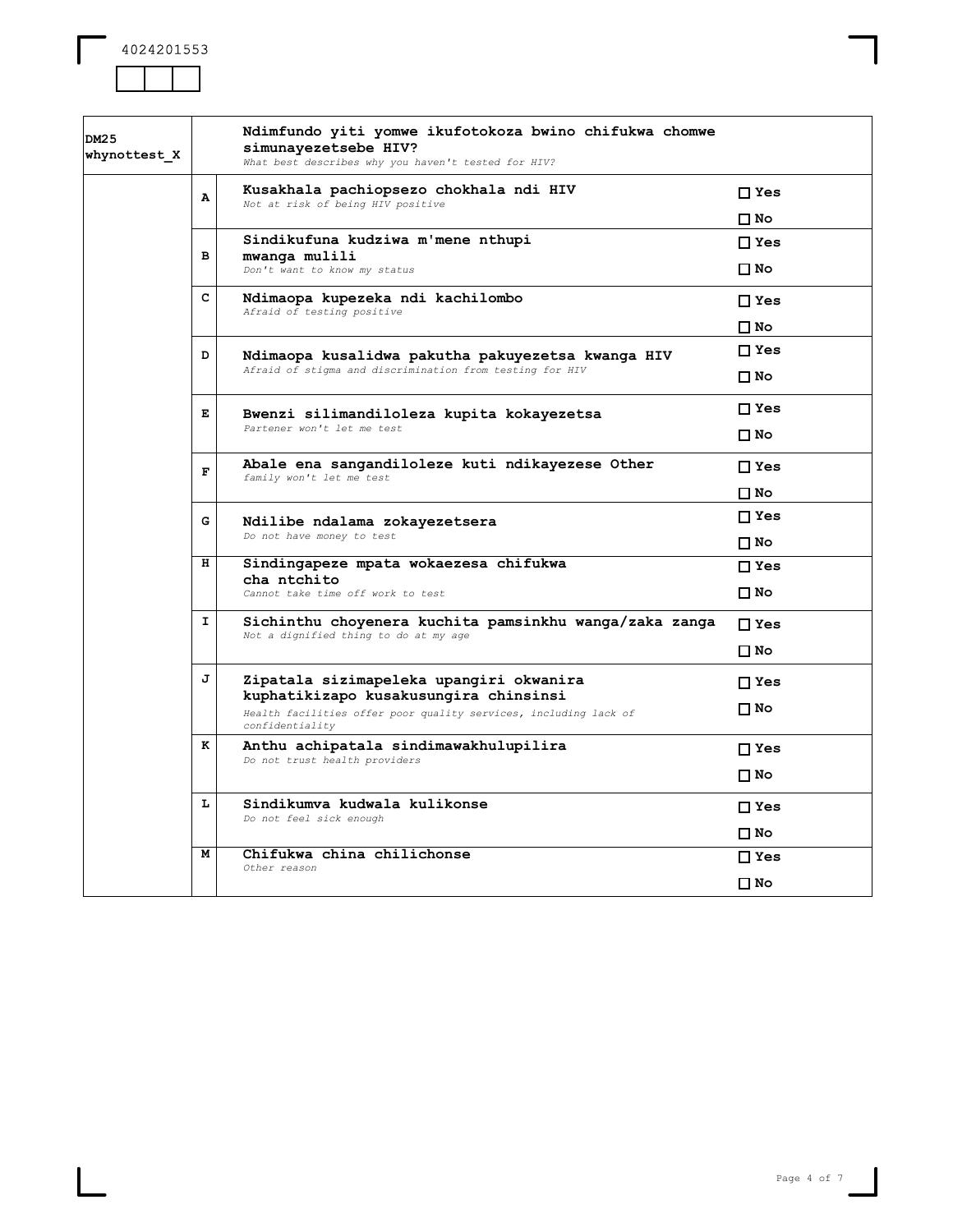

| DM26<br>whynottest<br>most   | Pazifukwa zomwe mwapereka, ndichifukwa chiti chimene chiri chofunikira<br>kwambiri? (Select only one)<br>Of the factors you just mentioned, which was the most important reason you have not tested for HIV?                                                                     |                |                                                            |
|------------------------------|----------------------------------------------------------------------------------------------------------------------------------------------------------------------------------------------------------------------------------------------------------------------------------|----------------|------------------------------------------------------------|
|                              | □ Kusakhala pachiopsezo chokhala ndi HIV<br>Not at risk of being HIV positive                                                                                                                                                                                                    |                |                                                            |
|                              | □ Sindikufuna kudziwa m'mene nthupi mwanga mulili<br>Don't want to know my status                                                                                                                                                                                                |                |                                                            |
|                              | □ Ndimaopa kupezeka ndi kachilombo<br>Afraid of testing positive                                                                                                                                                                                                                 |                |                                                            |
|                              | □ Ndimaopa kusalidwa pakutha pakuyezetsa kwanga HIV<br>Afraid of stigma and discrimination from testing for HIV                                                                                                                                                                  |                |                                                            |
|                              | □ Bwenzi silimandiloleza kupita kokayezetsa<br>Partner won't let me test                                                                                                                                                                                                         |                |                                                            |
|                              | □ Abale ena sangandiloleze kuti ndikayezese<br>Other family won't let me test                                                                                                                                                                                                    |                |                                                            |
|                              | □ Ndilibe ndalama zokayezetsera<br>Do not have money to test                                                                                                                                                                                                                     |                |                                                            |
|                              | □ Sindingapeze mpata wokaezesa chifukwa cha ntchito<br>Cannot take time off work to test                                                                                                                                                                                         |                |                                                            |
|                              | □ Sichinthu choyenera kuchita pamsinku wanga/zaka zanga<br>Not a dignified thing to do at my age                                                                                                                                                                                 |                |                                                            |
|                              | □ Zipatala sizimepeleka upangiri okwanira kuphatikizapo kusakusungira chinsinsi<br>Health facilities offer poor quality services, including lack of confidentiality<br>□ Anthu achipatala sindimawakhulupilira<br>Do not trust health providers<br>□ Sindikumva kudwala kuikonse |                |                                                            |
|                              | Do not feel sick enough<br>$\Box$ Chifukwa china chilichonse other                                                                                                                                                                                                               | Now go to DM42 |                                                            |
|                              | Only for participants who have tested for HIV                                                                                                                                                                                                                                    |                |                                                            |
| DM27<br>yrtestcout           | Pamiyezi 12 yadutsayi, mwayezetsapo HIV kangati?<br>In the last 12 months, how mant times have you tested for HIV?                                                                                                                                                               | $0 - 15$       |                                                            |
| <b>DM28</b><br>lifetestcount | Mongophatikiza, munayezetsapo kangati HIV moyo wanu<br>wonse?<br>In total, how many HIV tests have you had in your lifetime?                                                                                                                                                     | $1 - 50$       | Note DM28<br>should be<br>less than<br>or equal to<br>DM27 |
| DM29<br>selftestever         | Munayamba mwaziyezapo nokha HIV pogwiritsira ntchito chida<br>choziyezera wekha<br>Have you ever used a self-test to test for HIV?                                                                                                                                               | □ Yes<br>□ No  |                                                            |
| DM30<br>testdate             | Kodi tsiku lomaliza limene munayezetsa kachirombo ka HIV linali liti?<br>When was the date of your last HIV test?<br>M M M<br>Υ<br>Y<br>Y Y<br>E.g JUN-2016 Note: (If test was 2014 or earlier, mark month as 888)                                                               |                |                                                            |
| DM31<br>wheretest            | Ndikuti kumene munayezesa komaliza kachirombo ka HIV?<br>Thinking back to your last HIV test, where did this occur?                                                                                                                                                              |                |                                                            |
|                              | □ Chipatala (osati kuchipatala cha amayi oyembekezera kapena malo a VCT )(1)<br>Hospital, clinic or health center (not ANC or VCT)                                                                                                                                               |                |                                                            |
|                              | □ Chipatala cha amayi oyembekezela (2)<br>ANC centre                                                                                                                                                                                                                             |                |                                                            |
|                              | □ Malo a VCT/ongoyezesera HIV basi (3)<br>VCT centre                                                                                                                                                                                                                             |                |                                                            |
|                              | $\Box$ Kuyezesa kochitikira mudera/m'mudzi (4)<br>HTC in the community (i.e., mobile VCT)<br>$\Box$ Kunyumba (5)<br>At home                                                                                                                                                      |                |                                                            |
|                              | $\Box$ Malo ena (6)<br>Other                                                                                                                                                                                                                                                     |                |                                                            |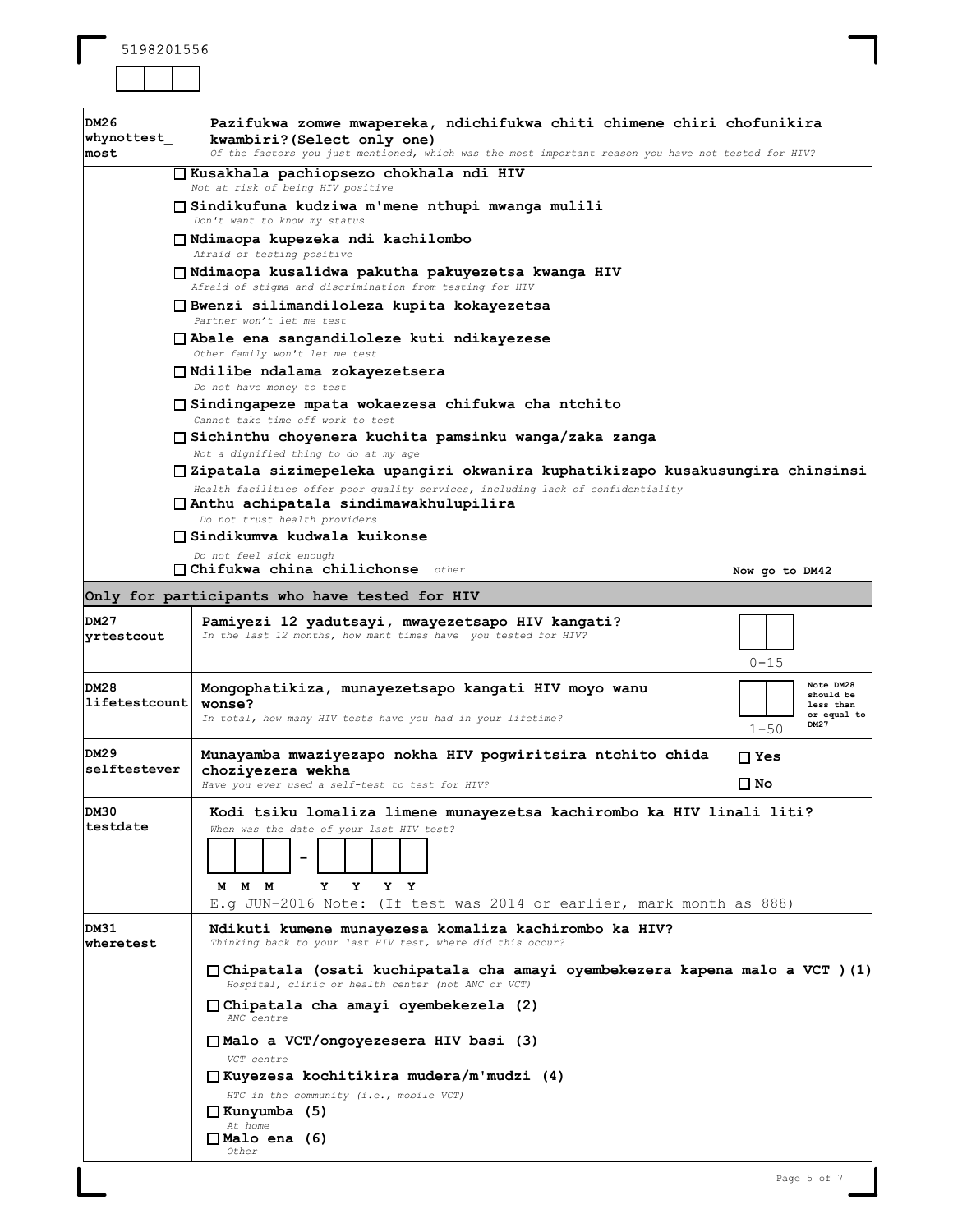| 3019201556 |  |  |  |  |
|------------|--|--|--|--|
|------------|--|--|--|--|

| <b>DM32</b><br>testinit                | Ndindani anayambitsa/anabweretsa qanizo loyezesa<br>Who initiated the HIV test?                                                                                                                                                                                                                                                                                                                                   |                                 |  |  |
|----------------------------------------|-------------------------------------------------------------------------------------------------------------------------------------------------------------------------------------------------------------------------------------------------------------------------------------------------------------------------------------------------------------------------------------------------------------------|---------------------------------|--|--|
| $\Box$ Nokha (1)<br>Yourself           |                                                                                                                                                                                                                                                                                                                                                                                                                   |                                 |  |  |
| $\Box$ Abwenzi anu (2)<br>Your partner | $\Box$ Alangizi am'mudzi (3)<br>Outreach HTC counsellor                                                                                                                                                                                                                                                                                                                                                           |                                 |  |  |
|                                        | □ Ogwira ntchito kuchipatala mbali ya amayi oyembekezera (4)<br>Provider (ANC services)<br>□ Ogwira ntchito kuchipatala mbali ya zakulera ndi umoyo ogonana (5)                                                                                                                                                                                                                                                   |                                 |  |  |
|                                        | Provider (sexual and reproductive health services)<br>□ Ogwira ntchito kuchipatala mbali ya thandizo la zamdulidwe wa abambo wakuchipatala(6)                                                                                                                                                                                                                                                                     |                                 |  |  |
| $\Box$ Anthu ena (8)<br>Other          | Provider (VMMC services)<br>□ Ogwira ntchito ku chipatala mbali ya zithandizo zina ndi zina (7)<br>Provider (other services)                                                                                                                                                                                                                                                                                      |                                 |  |  |
| DM33<br>discusspart                    | Kodi munakambirana zokhuzana ndi kuyezesa ndi wachikondi<br>wanu musanayezese HIV komaliza?                                                                                                                                                                                                                                                                                                                       | $\Box$ Yes                      |  |  |
|                                        | Did you discuss testing with your partner before you had your last HIV test?                                                                                                                                                                                                                                                                                                                                      | $\Box$ No<br>If no skip to DM35 |  |  |
| DM34<br>testpart                       | Kodi munayezesa limodzi ndi wachikondi wanu pamene mumayezesa                                                                                                                                                                                                                                                                                                                                                     | $\Box$ Yes                      |  |  |
|                                        | komaliza kachirombo ka HIV?<br>Did you test with your partner in your last HIV test?                                                                                                                                                                                                                                                                                                                              | □ No                            |  |  |
| DM35<br>knowres                        | Simukuyenera kunduwuza ngati simukufuna, koma zosatira za kuyezesa kwanu<br>komaliza zinali zotani?<br>You don't have to tell me if you don't want to, but what were the results of your last HIV test?<br>$\Box$ Muli nako kachirombo (1)<br>Positive<br>$\Box$ Mulibe kachirombo<br>(2)<br>Negative<br>$\Box$ Zosaziwika bwinobwino (3)<br>Indeterminate<br>$\Box$ Simukufuna kuwulula (4)<br>Decline to answer |                                 |  |  |
| D36.<br>aftertest                      | Kodi munapanga chani mutamaliza kuyezesa HIV kwanu komaliza?<br>What actions did you take after your last HIV test?                                                                                                                                                                                                                                                                                               |                                 |  |  |
|                                        | Kutsimikiza zotsatira<br>А<br>Confirmed result                                                                                                                                                                                                                                                                                                                                                                    | $\Box$ Yes                      |  |  |
|                                        |                                                                                                                                                                                                                                                                                                                                                                                                                   | □ No                            |  |  |
|                                        | в<br>Kupita kukapeza chithandizo cha HIV<br>Went for HIV care                                                                                                                                                                                                                                                                                                                                                     | $\sqcap$ Yes                    |  |  |
|                                        |                                                                                                                                                                                                                                                                                                                                                                                                                   | ⊟ No<br>$\Box$ Yes              |  |  |
|                                        | с<br>Kupeza makondomu<br>Got condoms                                                                                                                                                                                                                                                                                                                                                                              | □ No                            |  |  |
|                                        | D<br>Simunapange china chilichonse<br>Did not do anything                                                                                                                                                                                                                                                                                                                                                         | $\Box$ Yes<br>⊟ No              |  |  |
|                                        | Е<br>Akana kuyankha<br>Decline to answer                                                                                                                                                                                                                                                                                                                                                                          | $\Box$ Yes<br>$\square$ No      |  |  |
| DM37<br>vmmc                           | [For men only] Kodi munapita kukalandira m'dulidwe wa<br>abambo wakuchipatala mutayezesa HIV?<br>Did you go for VMMC (voluntary medical male circumcision) after this test?                                                                                                                                                                                                                                       | □ Yes<br>□ No                   |  |  |

 $\overline{\phantom{a}}$